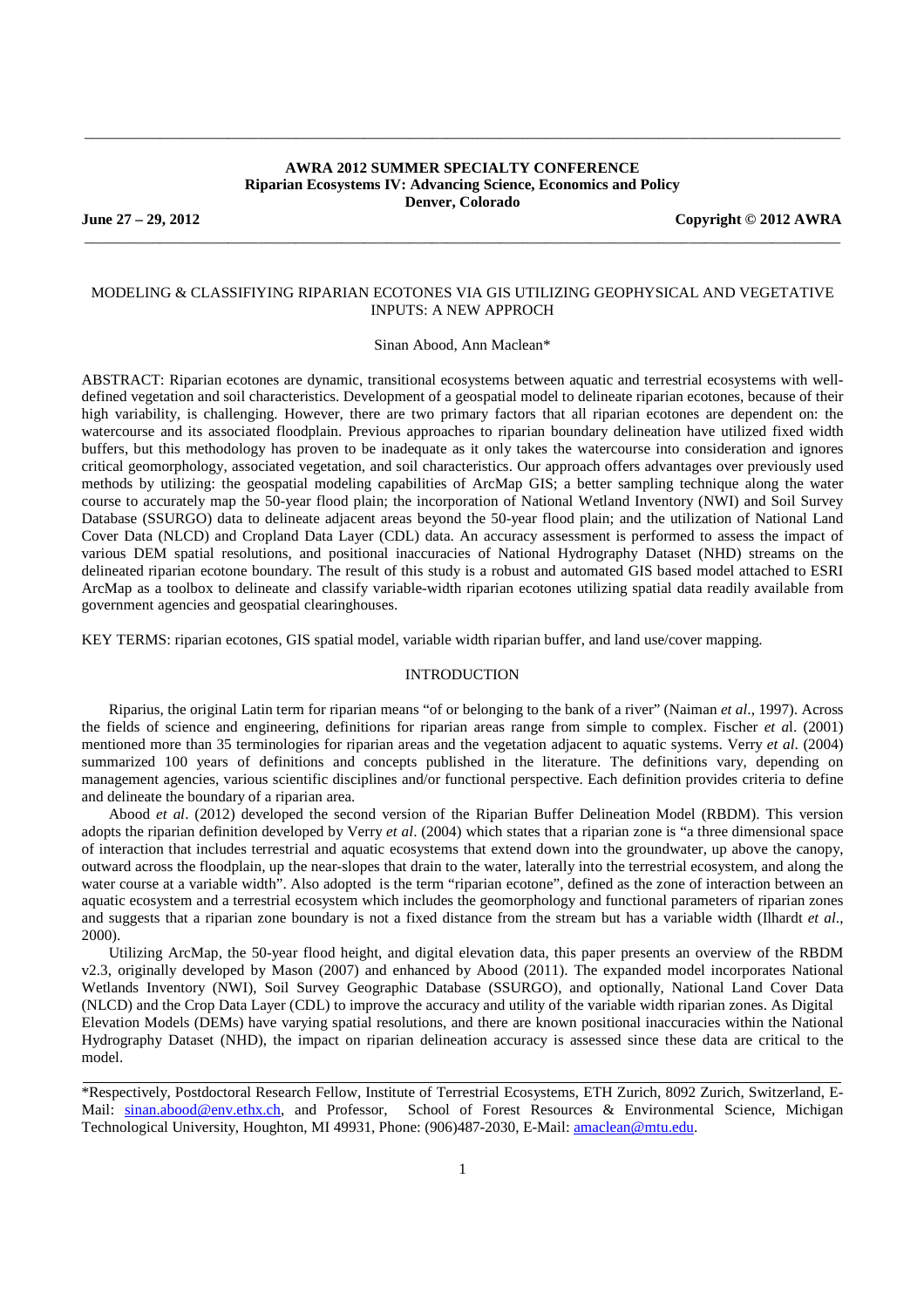#### STUDY AREA

Study sites are located in Michigan and Idaho. The Michigan study area is located in Oscoda and Crawford counties and compromised of nine watersheds. The study area is mostly outwash plain with large sandy ground and end moraines located on a high plateau (Albert, 1995). Agriculture is intermixed with deciduous and coniferous forests across the landscape. The Idaho study area, located in Latah County, is comprised of nine watersheds. This study area is a high elevation, complex terrain that reaches a maximum elevation of 1519 meters at Moscow Mountain. Land cover is mostly mixed coniferous forest with a diverse species composition (Falkowski *et al*., 2009). The study areas were selected based on the availability of 1 meter and 10-meter DEMs as well as SSURGO data and provided a variety of diverse landforms in which to evaluate the model.

#### MODEL INPUTS and STRUCTURE

The RBDM data inputs and sources are listed in Table 1. The model utilizes spatial data readily available from government agencies and geospatial data clearinghouses. The NHD is a continuous feature class based dataset formatted as ArcMap File Geodatabases (FGDBs) and includes streams, lakes, and watersheds features. The SSURGO data consists of soil mapping units created from field point samples interpolated by soil scientists. The NLCD is a continuous land cover dataset for the conterminous United States developed from multi-source and multi-layer continuous land use/cover data. The NLCD offers a standardized classification across the United States that is periodically updated and transferable for different users across various scientific and commercial platforms (Homer *et al*., 2004). The CDL is another standardized land use/cover classification with an emphasis on crops types and distribution (Johnson *et al*., 2010). All the inputs in Table 1 must be formatted as ArcMap FGDBs before inputting into the RBDM.

The 50-year flood height is the optimal hydrological descriptor of a riparian ecotone. The 50-year flood height in most cases intersects the first terrace and supports the same microclimate and geomorphology as the moving watercourse and links the valley to its stream through the entrenchment ratio and the belt width ratio (Ilhardt *et al*., 2000). Mason (2007) developed a statistically based methodology to calculate the 50-year flood height utilizing USGS Real-Time Water Data (USGS, 2007). Based on Mason's (2007) methodology the average 50-year flood height for the Michigan study area is 1.0m and 0.9m for the Idaho study site.

|  | Table 1. RBDM Inputs and Sources (from Abood 2011). |
|--|-----------------------------------------------------|
|  |                                                     |

| <b>Input Data</b>                 | <b>Source</b>                                           |  |  |
|-----------------------------------|---------------------------------------------------------|--|--|
| Streams, Lakes, Watersheds (NHD)  | <b>USGS National Hydrography Dataset</b>                |  |  |
|                                   | http://nhd.usgs.gov/                                    |  |  |
| 50-year Flood Height              | Calculated according to Mason (2007)                    |  |  |
| 10m Digital Elevation Model (DEM) | <b>GIS Data Depot</b>                                   |  |  |
|                                   | http://data.gecomm.com/                                 |  |  |
| National Wetlands Inventory (NWI) | US Fish and Wildlife Service                            |  |  |
|                                   | http://www.fws.gov/wetlands/Data/Data-Download.html     |  |  |
| Digital Soil Data (SSURGO)        | <b>Natural Resources Conservation Service (NRCS)</b>    |  |  |
|                                   | http://soildatamart.nrcs.usda.gov/                      |  |  |
| National Land Cover Data (NLCD)   | Multi-Resolution Land Characteristics Consortium (MRLC) |  |  |
|                                   | http://www.mrlc.gov                                     |  |  |
| Cropland Data Layer (CDL)         | National Agricultural Statistics Service                |  |  |
|                                   | http://www.nass.usda.gov/research/Cropland/SARS1a.htm   |  |  |

The RBDM v2.3 is formatted as an ESRI ArcMap Toolbox (ESRI, 1999-2010). The programming language is Python 2.6. The first processing step prepares selected NHD stream segments utilizing stream attributes (FType or FCode) and also create lake buffers. Second, calculate sample points locations along stream segments. The distance between sample points is  $0.75\%$  of the DEM spatial resolution. Third, build transects around sample points. Transects are developed  $360^\circ$  around each sample point to ensure accurate mapping of the riparian areas and capture variations in elevation and changes in stream course direction (Figure 1). The model offers the flexibility of choosing the transect's vector distance (up to 3,000m) from the sample points. The distance between transect points is also 0.75% of the DEM spatial resolution. This minimizes spatial autocorrelation between the sample points along the stream course and the points along the transect (USGS, 1997). Fourth, determine the edge of the variable-width riparian buffer by using the 50-year flood height as a threshold to create the riparian ecotone polygon. Fifth, identify adjacent wetlands features and wet soil areas to create an expanded and contiguous riparian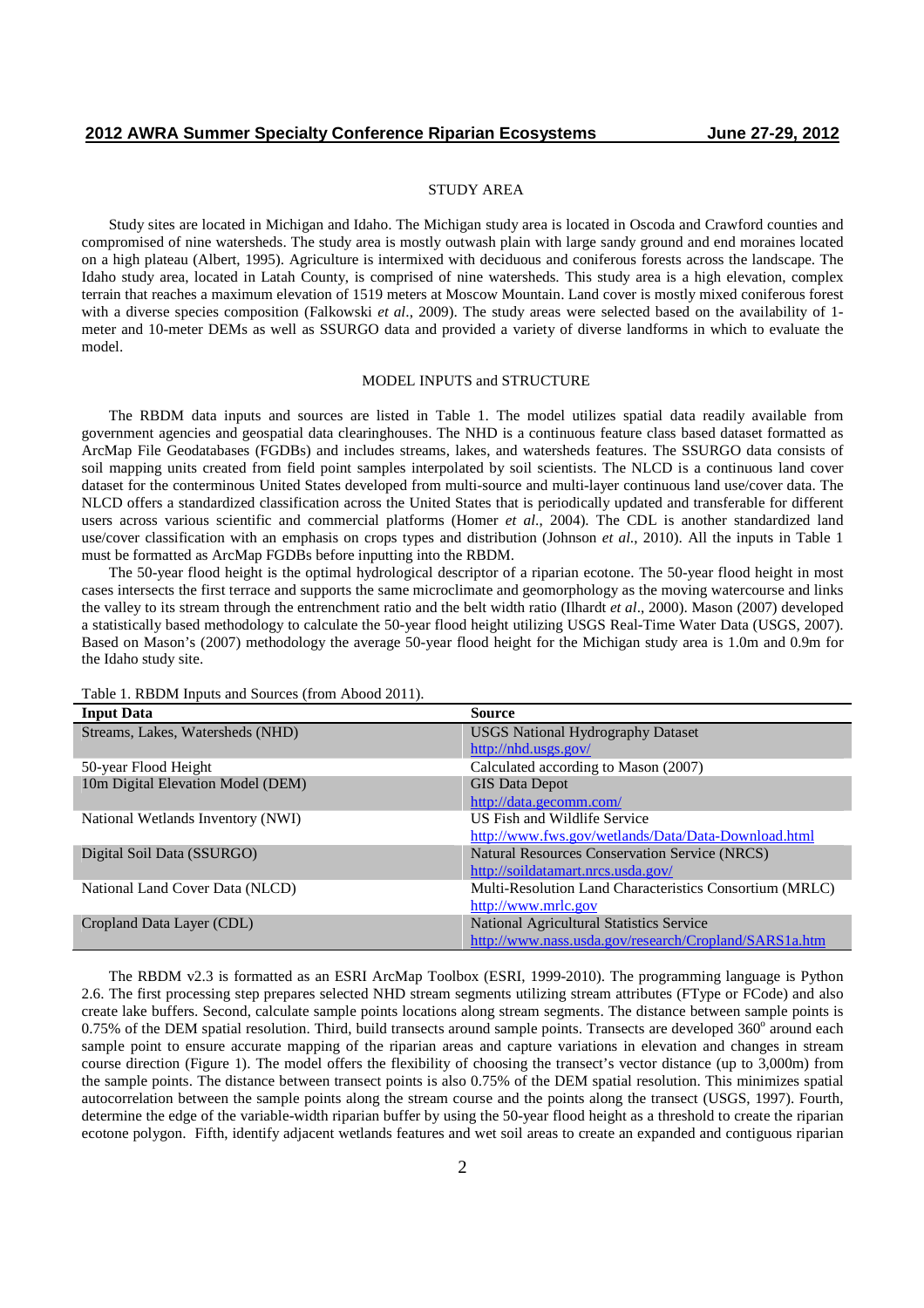ecotone boundary. According to Palik *et al*., (2004), incorporating NWI & SSURGO data improves the delineation of variable-width riparian buffers since riparian ecotones are not just a function of the floodplain but can extend to other surface waters such as contiguous lakes, adjacent wetlands and soil features which fully encompass the riparian ecotones functional, hydrological and ecological characteristics. Last, if desired, land use/cover can be extracted for the ecotone utilizing the NLCD and/or CDL data (Abood, 2011). The NLCD and CDL provide a standardized land cover/use classification scheme with a synoptic coverage of the United States. Figure 2 is a representative sample of the final continuous riparian buffers around flowing streams in Michigan utilizing the 1.0m 50-year flood height and a 10m DEM.



Figure 1. Transects generation around representative sample points from Michigan study area (from Abood, 2011)



Figure 2. Representative riparian buffer utilizing 1m flood height & 10m DEM in Michigan.

## RESULTS

Figure 3 shows a portion of the Latah County, Idaho study area and illustrates that the RBDM accurately delineates riparian ecotone boundaries in a narrow valley flood plain. It supports the statistical assessment results by Mason (2007) for the initial study sites in Minnesota and Michigan and Abood *et al*. (2012) for the additional study sites in Michigan that the RBDM is not impacted by landform. The figure also shows steam positional inaccuracies (shown in blue) when compared to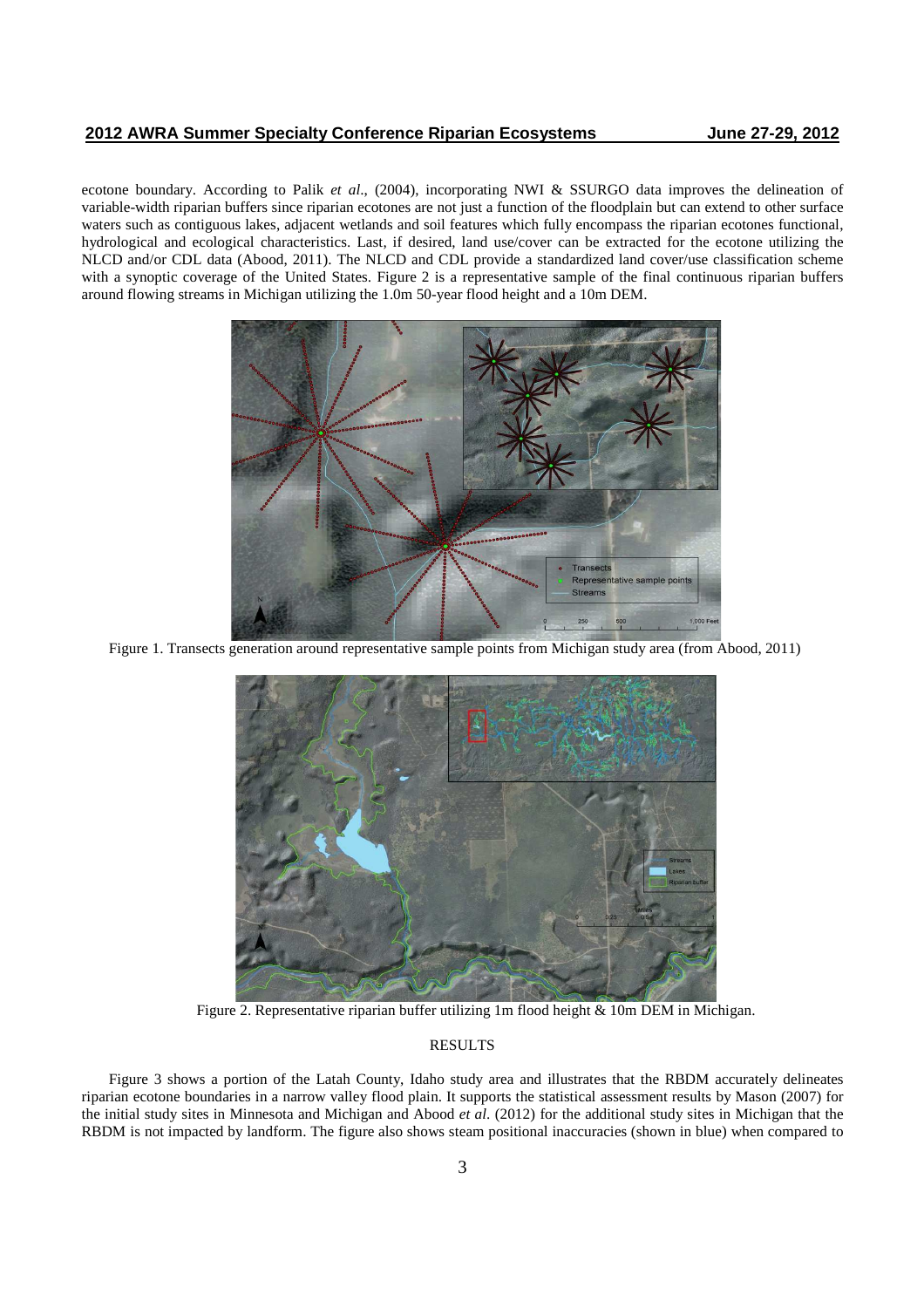streams mapped by the ArcMap Hydrology Toolset (shown in red). NHD streams where found mapped on hillsides and in one instance flowing across the top of ridge. The RBDM identifies these stream inaccuracies by generating a "pipeline" riparian buffer (Abood, 2011).

Figure 4 presents the expanded riparian ecotone from incorporating NWI and SSURGO data as inputs into the delineation process. The model incorporates adjacent wetlands that share a common boundary with the calculated riparian buffer. Soils polygons are added to the buffer based on the recommendations by Palik *et al*., (2004) if they are characterized as flood plain, wetland and/or frequently flooded. These two additional parameters increased the riparian ecotones area that extended outside the flood plain in a complex landform due to glaciation.



Figure 3. Representative sample of delineated riparian buffer utilizing 0.9m 50 flood height, 1m DEM, Idaho.



Figure 4. Example of expanded riparian ecotone in Michigan utilizing 1m flood height, SSURGO and NWI data.

Land use/cover, such as the NLCD or CLD, may be extracted if desired. Figure 5 shows the application of NLCD and CDL data to produce a times series analysis of changes in land use/cover within a riparian ecotone for 2001, 2006, 2007, 2008, 2009, and 2010 (Abood, 2011). All common NLCD and CDL classes are used. The CDL detailed crops classes were merged into the NLCD cultivated crops and pasture/hay classes as appropriate.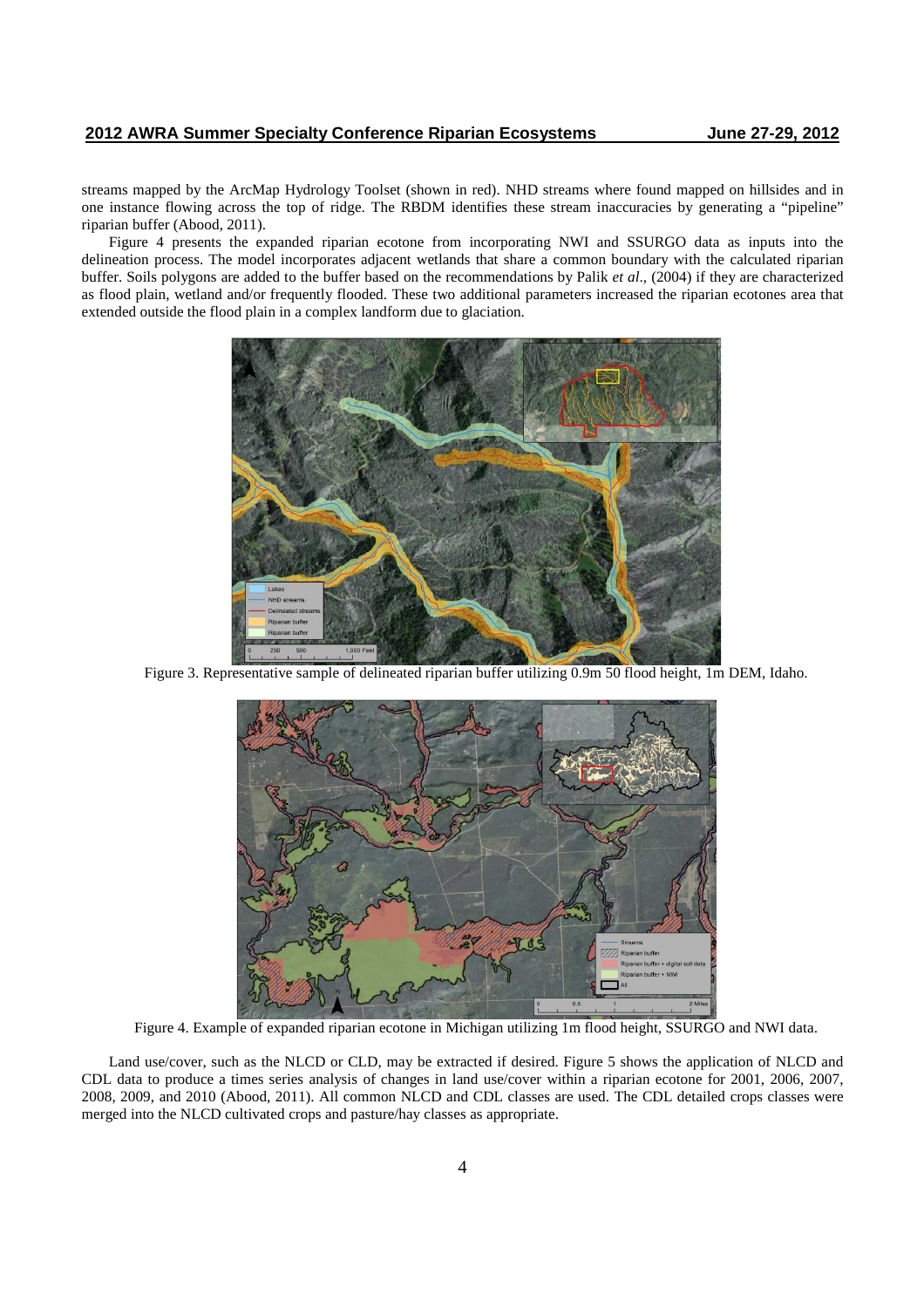

Figure 5. Land use/cover time series analysis within riparian ecotones boundary for the Michigan study area (from Abood, 2011).

#### DISCUSSION

The RBDM v2.3 can utilize up to nine inputs with three being required (50-year flood height, NHD streams and a DEM). Two inputs have a significant impact on riparian boundary delineation- the DEM spatial resolution and NHD positional accuracy. An accuracy assessment of varying DEM spatial resolutions (1m, 3m, 5m, and 10m) for the watersheds in Idaho shows an increase in riparian area as the DEM spatial resolution becomes larger with the 50-year flood height held constant (Table 2). The NHD reports a 40ft (13.3m) positional accuracy for its high resolution NHD streams layer (USGS, 2011). However, this does not hold true for all areas.

Two riparian ecotones are mapped utilizing the 50-year flood height (0.9m) and 1m DEM but with different stream networks, NHD streams versus delineated streams using ArcMap Hydrology toolset, for nine watersheds in Latah County, Idaho. An increase in riparian ecotones area is noted with NHD streams compared to streams produced via ArcMap Hydrology toolset (Figure 3) due to two factors. First, positional inaccuracies mean a wider range of elevations are included in the riparian delineation process along the stream course which reduces the impact of the 50-year flood height as a riparian hydrological descriptor. Second, the NHD streams were not delineated using a 1m DEM; hence the stream course is not as detailed or accurate. Therefore NHD streams positional inaccuracies are not reflecting the natural meandering nature of free flowing streams and rivers (Rosgen, 1996).

Table 2. Changes in riparian area for the nine watersheds in Idaho with varying DEM spatial resolutions.

|                         |         |         | . .    |         |
|-------------------------|---------|---------|--------|---------|
|                         | 1m DEM  | 3m DEM  | 5m DEM | 10m DEM |
| <b>Overall Riparian</b> | 6176.75 | 7328.13 | 7550   | 836684  |
| ecotones, Acres         |         |         |        |         |
| % of watershed area     | 7.65    | 9.07    | 9.35   | 10.36   |

### **CONCLUSIONS**

The RBDM v2.3 is a robust automated GIS model attached to ESRI ArcMap as a toolbox that delineates riparian ecotones accurately. New enhancements from the RBDM v2.0 developed by Abood *et al*., (2012) are introduced. Selecting specific streams by attributes optimizes the delineation process of the riparian buffers and decreases the computational time. Increasing the transects vector distance to 3000m increases the area sampled around the stream and increases the accuracy of mapping extended riparian ecotones especially in lowlands and agricultural areas.

Utilizing the NWI data and digital soils data (SURRGO) as additional parameters takes into consideration that adjacent wetlands and riparian soils can extend outside of the floodplain boundary and need to be included in the mapped area.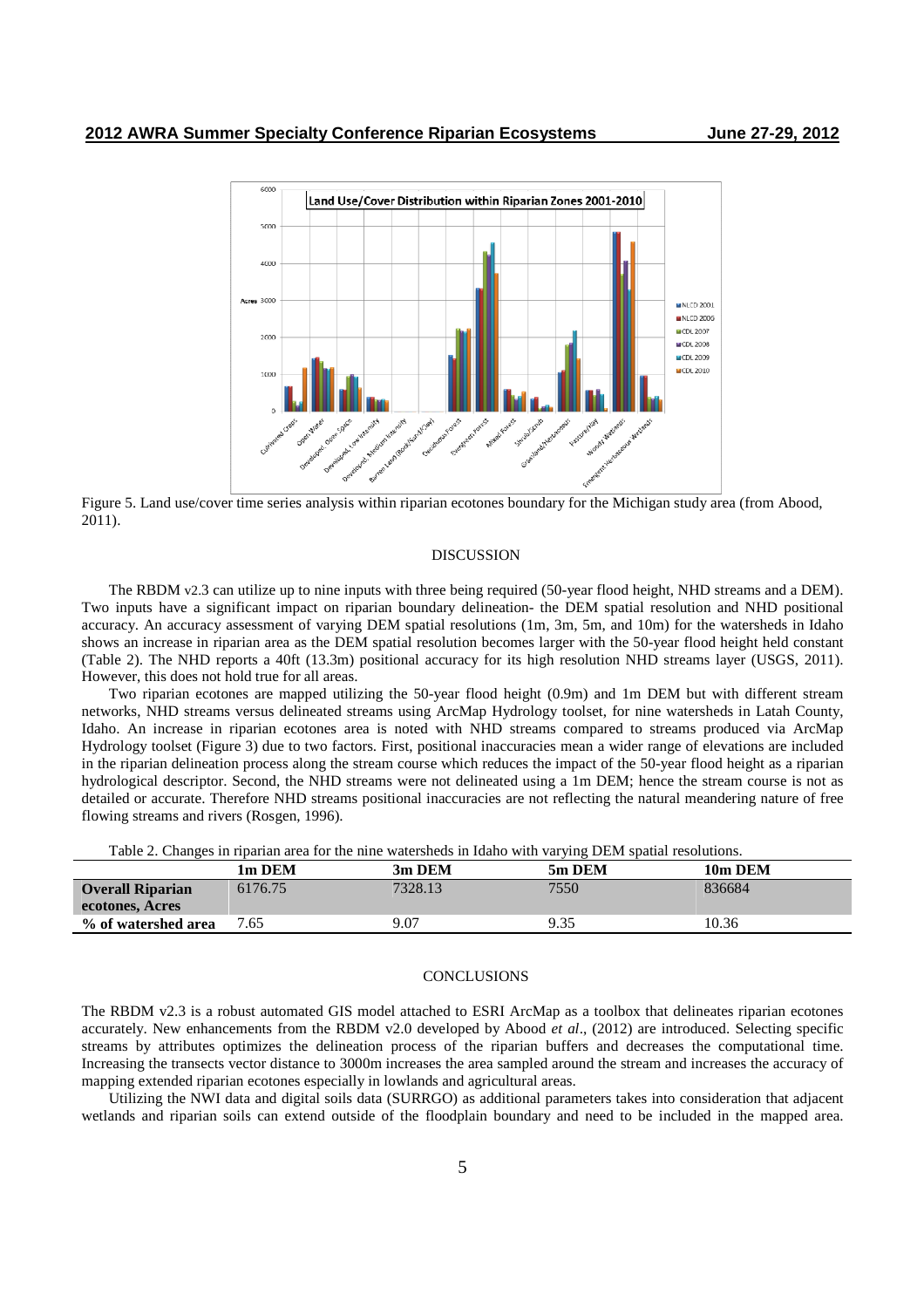Incorporating land use/cover data such as NLCD and the CDL produces a riparian ecotone with additional attribute information to assist resource managers and decision makers in monitoring land practices within the ecotone.

 The current model has a variety of inputs and variables that can affect mapping accuracy. Two important variables that impact the final delineated riparian ecotone are the DEM spatial resolution and the NHD streams positional accuracy. The model can incorporate DEMs with a high spatial resolution such as those generated from LIDAR. An assessment of NHD streams positional inaccuracies shows the impact of inherited error on the final delineated riparian ecotone boundary and must be taken into consideration.

The updated model introduces a new delineation approach. This approach recognizes the dynamic and transitional nature of riparian ecotones by accounting for hydrologic, geomorphic, and vegetation data as inputs in the mapping process of riparian zones or ecotones boundary. Furthermore this approach incorporates land use/cover data, if desired, within the mapped riparian boundary to help decision makers in monitoring and conservation efforts within riparian ecotones.

#### ACKNOWLEDGEMENTS

This study was funded by a grant from the National Science Foundation, Materials Use: Science, Engineering and Society (MUSES) program (grant award number 0524872) and the School of Forest Resources and Environmental Science, Michigan Technological University, Houghton, Michigan.

## **REFRENCES**

- Abood, S.A., 2011. Modeling and Classifying Variable Width Riparian Zones Utilizing Digital Elevation Models, Flood Height Data, Digital Soil Data and National Wetlands Inventory: A New Approach for Riparian Zone Delineation, Ph. D. Dissertation, Michigan Technological University, Houghton, Michigan, 111 p.
- Abood, S.A., Maclean A.L., Mason L.A., 2012, Modeling Riparian Zones Utilizing DEMs and Flood Height Data via GIS. Photogrammetric Engineering and Remote Sensing. 78(3):259-269.
- Albert, D.A. 1995. Regional landscape ecosystems of Michigan, Minnesota, and Wisconsin: a working map and classification. General Technical Report NC-178, U.S. Department of Agriculture, Forest Service, North Central Forest Experiment Station, St. Paul, MN, 250p.
- ESRI ArcDesktop 10. 1999-2010. Environmental Systems Research Institute. Redlands, CA.[CD-ROM].
- Falkowski, M.J., Evans, J.S., Mattinuzzi, S., Gessler, P.G., and Hudak, A.T. 2009. Characterizing forest succession with lidar data: An evaluation for the inland northwest, USA. Remote Sensing of Environment. Vol. 113, 946-956.
- Fischer, R.A., Martin, C.O., Ratti, J.T., Guidice, J. 2001. Riparian terminology: confusion and clarification, Army Engineer Waterways Experiment Station, Vicksburg MS Research and Development Center, 7 p.
- Homer, C., Huang, C., Yang, L., Wylie, B. and Coan, M. 2004. Development of a 2001 National Landcover Database for the United States. Photogrammetric Engineering and Remote Sensing, 70(7):829-840.
- Ilhardt, B.L., Verry, E.S, and Palik, B.J. 2000. Defining Riparian Areas. Riparian Management in Forests of the Continental Eastern United States. (Verry, E.S., J.W. Hornbeck and C.A. Dolloff, editors). Lewis Publishers, New York., NY, pp. 23-42.
- Johnson, David M., Hueller, R.. 2010. The 2009 Cropland Data Layer. Photogrammetric Engineering and Remote Sensing, 76(11):1201-1205.
- Mason, L., 2007. GIS Modeling of Riparian Zones Utilizing Digital Elevation Models and Flood Height Data, M.S. Thesis, Michigan Technological University, Houghton, Michigan, 75 p.
- Naiman, R.J., and Decamps, H. 1997. The ecology of interfaces -- riparian zones. Annual Review of Ecology and Systematics 28:621-658.
- Palik, B. J., Tang, S.M. and Chavez, Q. 2004. Estimating riparian area extent and land use in the Midwest, General Technical Report NC-248, U.S. Department of Agriculture, Forest Service, North Central Research Station, St. Paul, MN, pp. 28.
- Rosgen, D. 1996. Applied River Morphology. Wildland Hydrology Press, Pagosa Springs, CO. 376pp.
- United States Geological Survey (USGS). 1997. Standards for digital elevation models part I General, Digital Elevation Model Standards, URL: http://rmmcweb.cr.usgs.gov/nmpstds/demstds.html, National Mapping Program Technical Instructions, U.S. Department of Interior (last date accessed: 25 March 2010).
- United States Geological Survey (USGS). 2007. USGS Real-Time Water Data for the Nation, URL:
- http://waterdata.usgs.gov/nwis/rt, U.S. Geological Survey, Reston, Virginia (last date accessed: 25 March 2007). United States Geological Survey (USGS). 2011. National Hydrography Dataset (NHD), NHD Viewer, URL:
- http://nhdgeo.usgs.gov/viewer.htm, U.S. Geological Survey, Reston, Virginia (last date accessed 01 December 2010). Verry, E.S., C.A. Dolloff and M.E. Manning. 2004. Riparian ecotone: a functional definition and delineation for resource